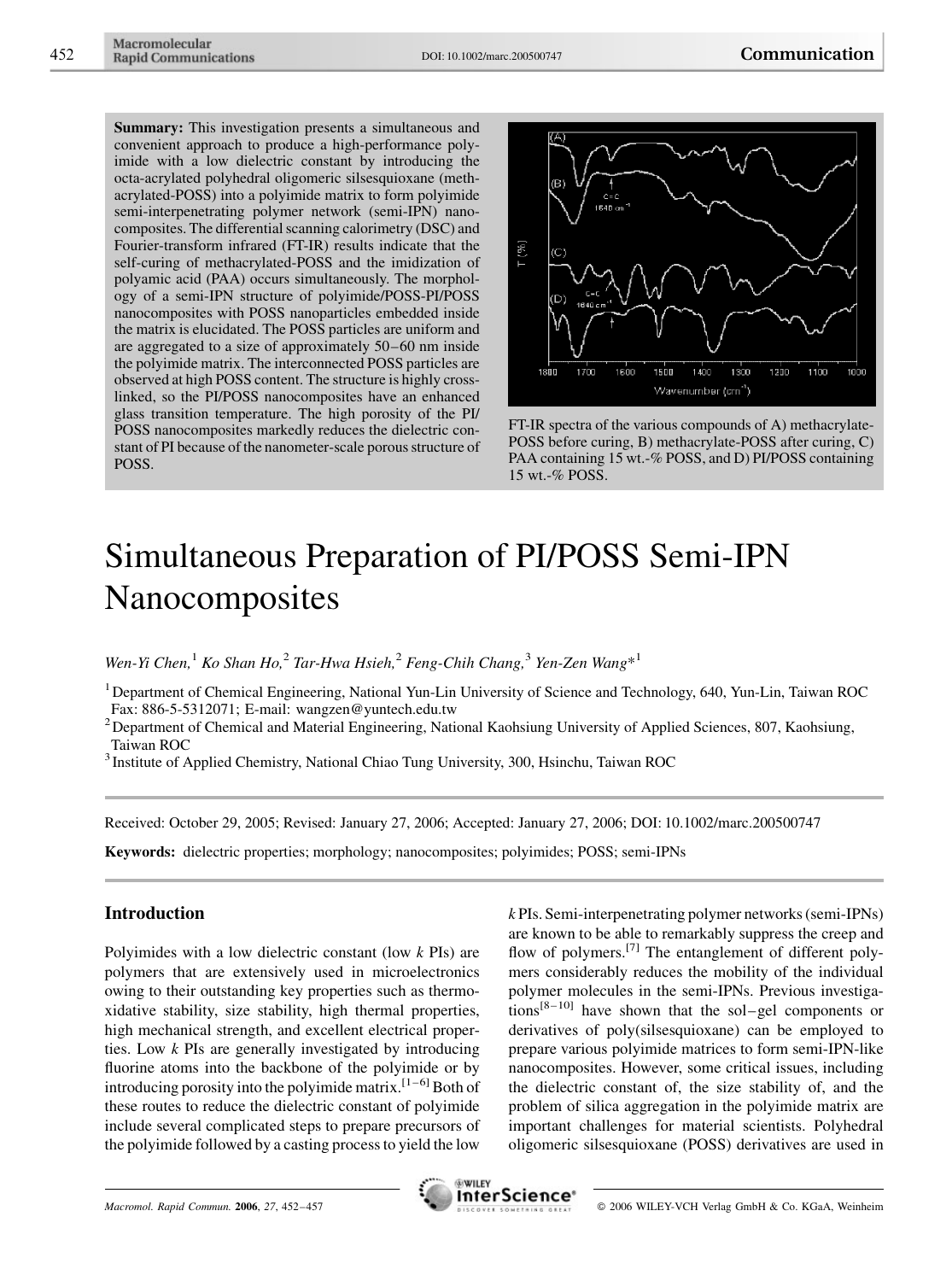the polyimide matrix to solve these problems. Many stud- $\text{ies}^{\left[11-13\right]}$  have established that POSS derivatives efficiently enhance thermal, mechanical, and dielectric properties (low k) when they are introduced into the polymer backbone. Acrylate monomers have been applied to create a crosslinked structure in IPN or semi-IPN systems. The IPNs in the acrylate system can be formed by three routes: 1) thermal curing of various multiple acrylate monomers at high temperature  $(>100 °C)$ , 2) the thermally initiated (by 2,2'azoisobutyronitrile (AIBN), benzoyl peroxide (BPO)) polymerization of acrylate monomers to form networks,  $[14-17]$ and 3) the photoinitiated curing of acrylate monomers to yield networks through UV irradiation.<sup>[14]</sup>

This investigation reports that methacrylated-POSS can be easily introduced into the polyimide matrix to generate a PI/POSS semi-IPN-like nanocomposite. The methacrylated-POSS is the best candidate, because of the presence of multiple reactive groups  $(C = C)$ , and the rigid, bulky, and porous structure. Therefore, the highly cross-linked structure derived from  $C = C$  self-curing and the porous structure of the methacrylated POSS can restrict the motion of polyimide molecules, which enhances the thermal, mechanical, and dielectric (low  $k$ ) properties. In further work, the methacrylated-POSS will be extensively applied to yield IPN and semi-IPN nanocomposites with various other polymers by self-curing, thermal initiation, and photoinitiation.

## Experimental Part

## Materials

Methacrylated-POSS was purchased from Hybrid Plastics Company (Fountain Valley, CA). Pyromellitic dianhydride (PMDA) and 4,4'-methylenedianiline (MDA) were purchased from TCI in Tokyo, Japan.

## Preparation of Polyamic Acid (PAA) Solution Containing Methacrylated POSS

A PAA solution that contained methacrylated-POSS (PMDA/ MDA/methacrylated POSS) was prepared by the following steps: The desired amount of methacrylated-POSS and 10.00 mmol of MDA were fed into a three-necked flask that contained 22.92 g of dimethylacetamide (DMAc) under nitrogen purging at  $25^{\circ}$ C. After the MDA was dissolved, 10.20 mmol of PMDA was divided into three batches, and added to the flask batch-by-batch at intervals of 0.5 h. When the PMDA was completely dissolved, the solution was stirred continuously for 1 h, a viscous PAA solution was obtained. The mixture was further agitated for an additional 12 h using a mechanical stirrer. The final content of PAA in DMAc was 11 wt.-%.

## Preparation of PI/POSS Semi-IPN Nanocomposites

A PAA solution that contained methacrylated-POSS was cast on a glass slide, using a doctor blade. It was then placed in a vacuum oven at  $40^{\circ}$ C for 48 h before imidization. The PMDA/ MDA/methacrylated-POSS mixture was completely imidized by storing the sample in an oven in which air was circulated at 100, 150, 200, and 250  $\degree$ C for 1 h, and then at 300  $\degree$ C for 0.5 h, to ensure complete imidization.

## Characterization

The self-curing of methacrylated-POSS was examined using a DuPont differential scanning calorimeter (DSC Q100) in an atmosphere of nitrogen. The sample was placed on a KBr pellet and the FT-IR spectrum was obtained using a Nicolet AVATAR 320 FT-IR spectrometer. The glass transition temperature was obtained using a DuPont dynamic mechanical analyzer (DMA Q800) and the thermal stabilities were studied using a DuPont thermogravimetric analyzer (TGA Q500) under flowing nitrogen. The dielectric constant was measured using a DuPont dielectric analyzer (DEA 2970). The coefficients of thermal expansion (CTE) of the films were determined using a DuPont thermomechanical analyzer (TMA 2940) film probe. An X-ray diffraction (XRD) study of the sample was performed using a MAC Science MXP18 X-ray diffractometer (40 kV, 200 mA) with a copper target at a scanning rate of  $4 \text{ deg} \cdot \text{min}^{-1}$ . Fieldemission scanning electron microscopy (FE-SEM) observations were made using a JEOL 5300 microscope.

## Results and Discussion

## Characterization of Self-Curing of Methacrylated-POSS and Chemical Structure of PI/POSS Nanocomposites

The C=C self-curing of methacrylated-POSS and imidization of PAA can be characterized by DSC and FT-IR spectroscopy. Figure 1 displays DSC thermograms of neat methacrylated-POSS, neat PAA, and PAA that contains 15 wt.-% POSS. The initial curing temperature of methacrylated-POSS is 160 $\degree$ C and the heat flow peak is 318 $\degree$ C. The DSC profile of PAA exhibits an endothermic peak at 155 °C (DMAc evaporation) and the initial imidization temperature of PAA is  $159^{\circ}$ C. The DSC thermogram of PAA that contains 15 wt.-% POSS closely matches that of pure PAA. Figure 2(A) and (B) show the FT-IR spectra of methacrylated-POSS before and after curing, respectively. The main peaks of C=C at  $1640 \text{ cm}^{-1}$  and Si-O-Si at  $1100 \text{ cm}^{-1}$  are assigned to methacrylated-POSS. Curing significantly reduces the main peak  $(1640 \text{ cm}^{-1})$  of the C=C group of methacrylated-POSS, which verifies the selfcuring of methacrylated-POSS. Figure 2(C) and (D) show the FT-IR spectra of the PAA that contains 15 wt.-% POSS and a nanocomposite of PI/POSS-15 wt.-%, respectively. A PAA that contains the methacrylated-POSS structure is characterized by absorption bands at  $1640$  (C=C, in methacrylated-POSS),  $1667$  (C=O, in the amide group),  $1538$  $(C-N)$ , in the amide group), and 1 100  $cm^{-1}$  (Si-O-Si, in the POSS cage).<sup>[18]</sup> Following the reaction, complete imidization is verified by the absorption bands at 1 777 (asymmetric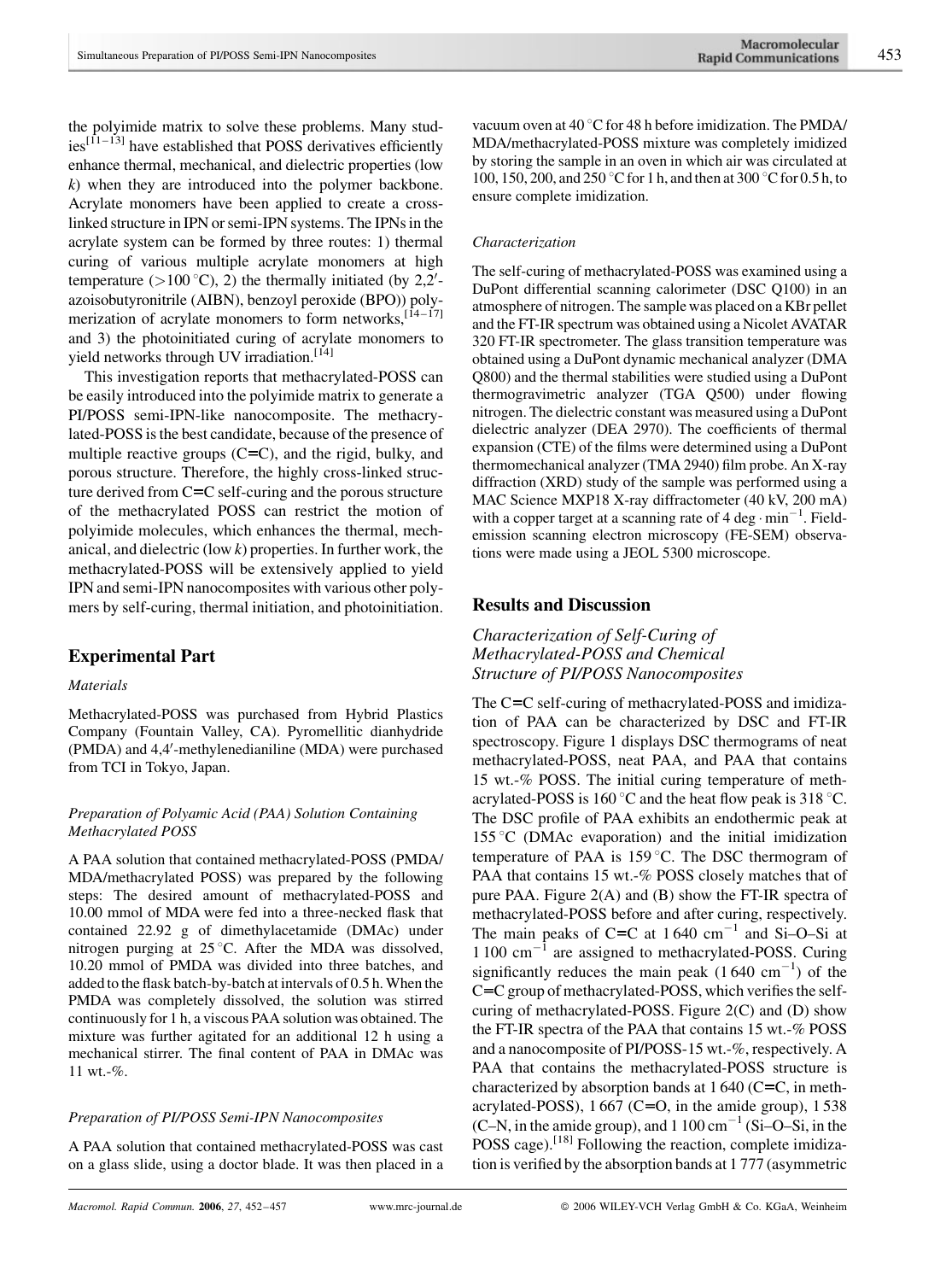

Figure 1. DSC thermograms of methacrylate-POSS, PAA, and PAA containing 15 wt.-% POSS under nitrogen atmosphere.

C=O in the imide group) and  $1725 \text{ cm}^{-1}$  (symmetric C=O in the imide group), $^{[18]}$  and by the absence of the bands at 1 640, 1 667, and  $1538 \text{ cm}^{-1}$ . Therefore, a highly crosslinked PI/POSS semi-IPN nanocomposite had already been obtained. The DSC and FT-IR results demonstrate that the process conveniently yields a high-performance nanocomposite based on PI/POSS semi-IPN nanocomposites.

## Morphology

Several studies have reported the morphologies of polymers that contain various functional POSSs.[19–23] This investigation develops a POSS dispersed in a semi-IPN system. XRD and FE-SEM are employed to elucidate the dispersion of methacrylated-POSS in PI/POSS nanocomposites. Figure 3 presents the XRD profiles of PI/POSS semi-IPN nanocomposites. The polyacrylated-POSS monomer is liquid-like and corresponding networks that contain POSS



Figure 2. FT-IR spectra of: A) methacrylate-POSS before curing, B) methacrylate-POSS after curing, C) PAA containing 15 wt.-% POSS, and D) PI/POSS containing 15 wt.-% POSS.



Figure 3. XRD profiles of PI/POSS nanocomposites containing various POSS.

in a semi-IPN framework are, therefore, amorphous, as evidenced by the absence of any sharp crystalline reflection in the wide-angle region of the XRD profiles. However, a broad maximum at  $2\theta = 6.3^{\circ}$  reveals the aggregation of POSS units in the PI/POSS semi-IPN framework. The peak intensity at  $2\theta = 6.3^{\circ}$  increases with the POSS content, which indicates increased aggregation. This aggregation of multifunctional methacrylated-POSS in the PI matrix is similar to that of an epoxy-POSS/epoxy system. Matejka et al.<sup>[24]</sup> reported the morphology of multifunctional epoxy-POSS that incorporates an epoxy resin. Two factors are stated to affect the morphology of the epoxy-POSS/epoxy system. These are 1) miscibility between the epoxy-POSS and the epoxy resin, and 2) the reactivity of the epoxy POSS with plain epoxy cured with a curing agent. The epoxyamine reaction is not random and the slower incorporation of epoxy-POSS monomers into the network may result in a heterogeneous POSS distribution within the matrix. Our earlier paper<sup>[22]</sup> demonstrated that the reactivity of epoxy-POSS  $(E_a$  of OG/mPDA is 59.11 kJ·mol<sup>-1</sup>) cured with a curing agent is lower than that of plain epoxy  $(E_a)$  of DGEBA/mPDA is 53.5  $kJ \cdot mol^{-1}$ ). In the proposed semi-IPN system, the reactivity effect is excluded and the miscibility factor may affect the morphology of the PI/ POSS hybrid. The FT-IR spectra of PI/POSS that contains 15 wt.-% of methacrylated-POSS still demonstrates the disappearance of the C=C group ( $\approx$ 1640 cm<sup>-1</sup>), so the complete self-curing of the methacrylated-POSS during the imidization of PAA can be guaranteed. The self-curing of methacrylated-POSS and the imidization of PAA do not affect each other. Thus, the only factor that can influence the morphology of the PI/POSS hybrid is the miscibility between PAA and methacrylated-POSS. The FE-SEM micrographs confirm the miscibility effect. Figure 4(A– D) present FE-SEM micrographs of polyimides that contain various methacrylated-POSS contents. The uniform size of the aggregated POSS particles is approximately 50–60 nm,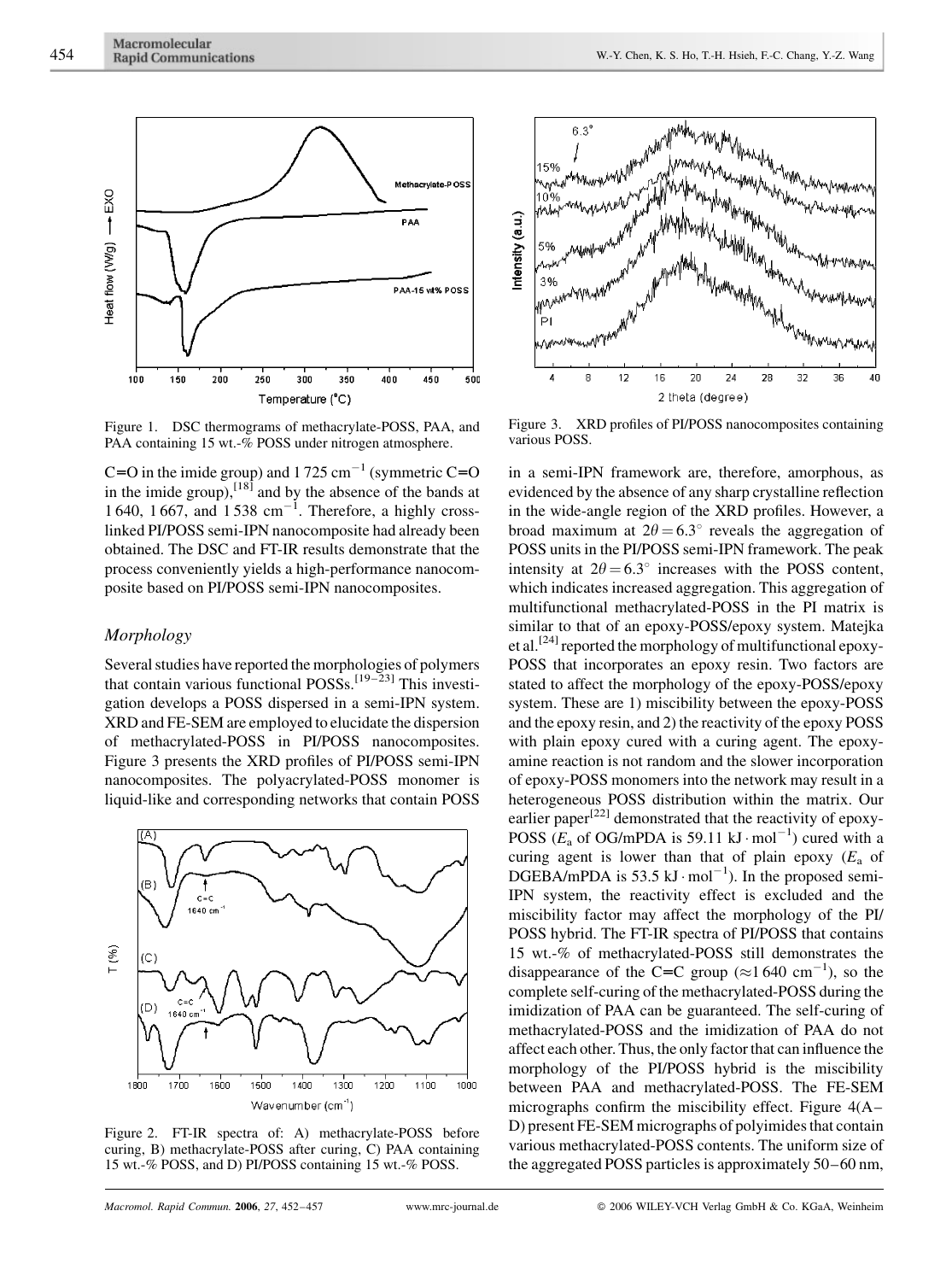







Figure 4. FE-SEM micrographs of PI/POSS nanocomposites containing various POSS: a) 3 wt.-% POSS, b) 5 wt.-% POSS, c) 10 wt.-% POSS, and d) 15 wt.-% POSS.

regardless of POSS content in the PI matrix. Those with lower methacrylated-POSS contents exhibit slight aggregation. The nanocomposites with higher methacrylated-POSS contents exhibit significant aggregation. The dramatic methacrylated-POSS aggregation in the polyimide matrix yields an interconnected phase (Figure 4(C) and (D)) among the aggregated particles. In Figure 4(C) and (D), the marked circles represent the interconnected and aggregated POSS particles in the PI matrix.

#### Thermal Properties

The glass transition temperature, the thermal stability, and CTE of PI/POSS semi-IPN nanocomposites are measured by DMA, TGA, and TMA, respectively, and are listed in Table 1. The plain PI exhibits a well-defined tan  $\delta$  relaxation peak centered at  $370.3 \degree C$ , which corresponds to the glass transition of the plain PI. The PI/POSS nanocomposites that contain 3, 5, 10, and 15 wt.-% of methacrylated-POSS also clearly exhibit a single transition at 376.1, 379.2, 384.8, and 380.4 °C, respectively. The glass transition temperature  $(T_{\rm g})$ of the nanocomposites increase with the methacrylated-POSS content up to 10 wt.-%. However, the  $T_g$  of the PI that contains 15 wt.-% methacrylated-POSS actually decreases as the methacrylated-POSS content increases. The  $T_{\rm g}$  of the PI/POSS semi-IPN nanocomposites varies very similarly to that of the epoxy-POSS/epoxy system.<sup>[11]</sup> Li et al.<sup>[13]</sup> indicated that the epoxy-POSS is covalently bonded to the chain, and the cross-linking density of the epoxy/POSS hybrid is increased, which significantly slows the relaxation of the chain. The low POSS content incorporated into the epoxy resin can significantly increase the  $T_g$  of the epoxy/ POSS nanocomposite, whereas the  $T_g$  associated with the high epoxy-POSS content is lower than that of the plain epoxy. Curing of the epoxy-POSS with curing agent is less efficient than for the plain epoxy resin, so the crosslinking density is lower. The semi-IPN system can significantly effect the  $T_{\rm g}$  of the PI/POSS nanocomposite through the formation of cross-linked networks in a semi-IPN system (Figure 2(D)). The semi-IPN framework of the PI/POSS nanocomposite can remarkably hinder the molecular motion and enhance the  $T_{\rm g}$  with the lower percentage of

Table 1. Physical properties of PI/POSS semi-IPN nanocomposites.

| Code                  | $T_{\rm g}$ | $T_{\rm dec}{}^{\rm a)}$ | <b>CTE</b>                   | Dielectric |
|-----------------------|-------------|--------------------------|------------------------------|------------|
|                       | $^{\circ}C$ | $^{\circ}C$              | $ppm \cdot {}^{\circ}C^{-1}$ | constant   |
| PI                    | 370.3       | 530.7                    | 31.21                        | 3.19       |
| $PI/3$ wt. $-$ % POSS | 376.1       | 498.3                    | 40.59                        | 3.02       |
| $PI/5$ wt. $\%$ POSS  | 379.2       | 485.0                    | 40.51                        | 2.80       |
| $PI/10$ wt. $\%$ POSS | 384.8       | 475.5                    | 42.07                        | 2.67       |
| $PI/15$ wt.-% POSS    | 380.4       | 460.0                    | 44.79                        | 2.51       |

 $^{a)}$  5% weight loss temperature.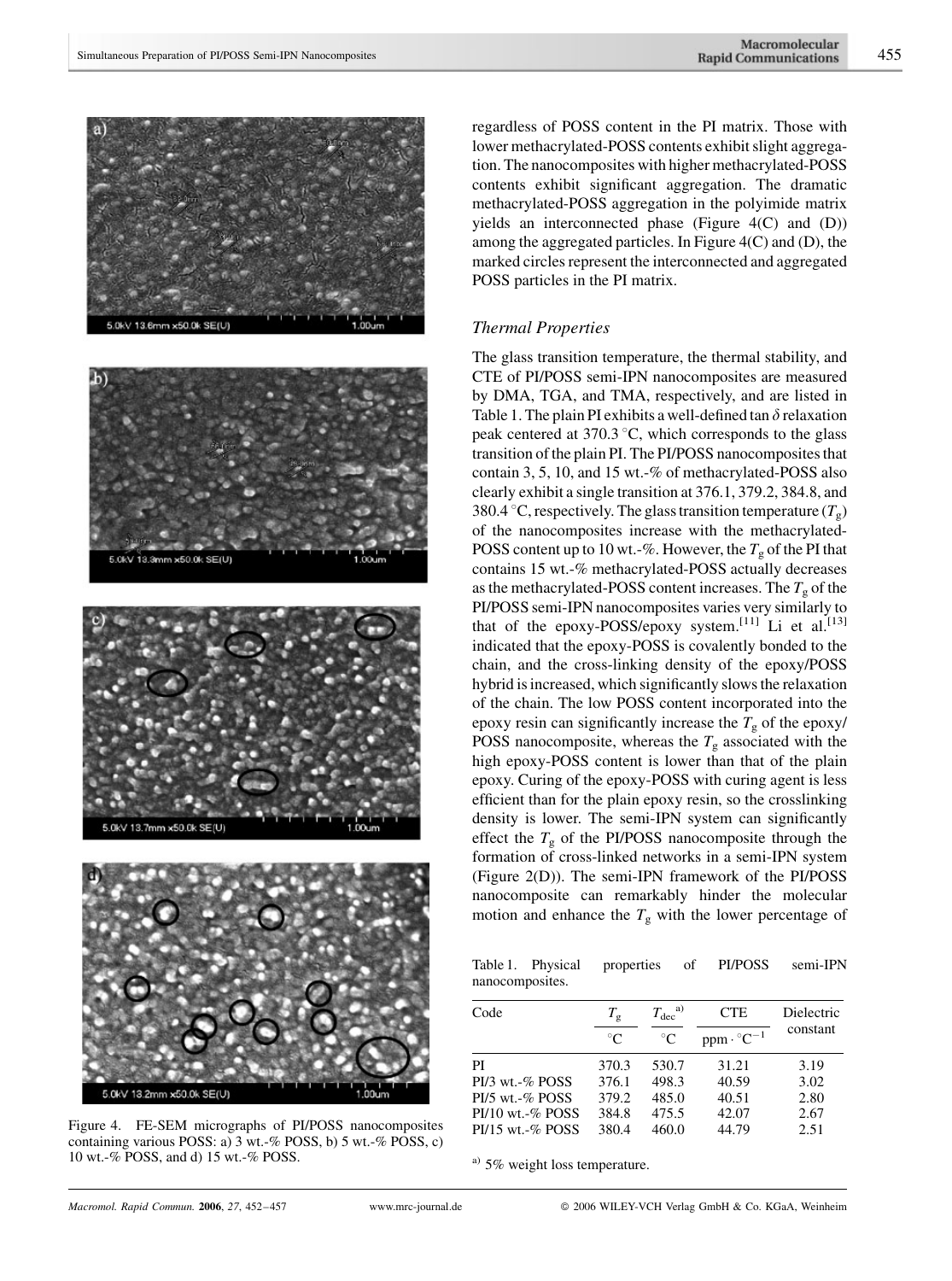cross-linked methacrylated-POSS in the polyimide matrix. However, if the composition of cross-linked methacrylated-POSS is too high, the trapped PI molecules can be squeezed out of the networks, which results in phase separation because of the poor miscibility, and the methacrylated-POSS will behave as a plasticizer to depress the  $T_{\rm g}$ s of the PI/POSS nanocomposites with a higher POSS content (15 wt.-%). In addition, many phase-separated POSS molecules form large interconnected aggregated domains that can be seen in the FE-SEM micrograph. As a result, these aggregated POSS domains that have no covalent bonding with polyimide chains, behave like the fillers in the PI matrix. Thus, the plasticizing effect of POSS aggregated particles depresses the  $T<sub>g</sub>$  of polyimides with a high concentration of methacrylated-POSS.[22] Table 1 presents the thermal stabilities in nitrogen determined from the TGA thermograms. The temperature at which 5% of the mass is lost is chosen as the degradation temperature  $(T_{\text{dec}})$ , to compare the relative thermal stabilities of the composites. The  $T_{\text{dec}}$  of plain PI is 530.7 °C. The  $T_{\text{dec}}$  of PI/POSS nanocomposites that contain 3, 5, 10 and 15 wt.-% methacrylated-POSS are 498.3, 485.0, 475.5 and 460.0 °C, respectively. The  $T_{\text{dec}}$  of the PI/POSS nanocomposite decreases as the methacrylated-POSS content increases because the methacrylated-POSS has poor thermal stability (with a  $T_{\text{dec}}$  of 350.1 °C). The coefficients of thermal expansion (size stability) of the PI/POSS nanocomposite are measured by TMA. The CTE of plain polyimide is 31.2 ppm  $\cdot$  °C<sup>-1</sup>. The CTE of the PI/POSS nanocomposites slightly increases with the POSS content. The acrylic group of the methacrylated-POSS has a high CTE, but the high cross-linking and rigid structure of POSS efficiently reduces the CTE. Therefore, the PI/POSS nanocomposite exhibits slightly less size stability than the plain polyimide.

#### Dielectric Property

The dielectric constants of the PI/POSS nanocomposites are measured at 100 kHz by DEA. Table 1 presents the results. The dielectric constants of the PI/POSS nanocomposites decrease steadily with methacrylate-POSS content because of the porous cage of the  $POSS^{[20,23-25]}$  and the low k value of air (1.1). Increasing the relative porosity of polyimide efficiently reduces the dielectric constant of the PI/POSS nanocomposite. Hence, the dielectric constant of the PI/ POSS nanocomposite decreases steadily as the methacrylated-POSS content increases (2.51, methacrylated-POSS 15 wt.- $%$ ).

## Conclusion

Octa-acrylate polyhedral oligomeric silsesquioxane is employed to prepare polyimide-based simultaneous semi-IPN nanocomposites with a low dielectric constant and high performance in a single-step process. The DSC and FT-IR results demonstrate that the self-curing of methacrylated-POSS and the imidization of polyamic acid (PAA) occurs simultaneously. The self-curing of methacrylated-POSS occurs at almost the same time as the imidization of PAA. Therefore, a convenient way to prepare a high-performance polyimide nanocomposite is developed. The PI/POSS nanocomposite exhibits enhanced glass transition temperatures. The dielectric constant of PI/POSS nanocomposites decreases as the POSS content increases because the PI/ POSS nanocomposites are much more porous than plain polyimide. A semi-IPN structure with POSS particles, with sizes of approximately 50–60 nm, uniformly embedded into polyimide matrices with various POSS contents is obtained. A high POSS content is associated with the interconnected morphology of neighboring POSS-aggregated particles.

- [1] M. T. Bohr, Solid State Technol. 1996, 9, 105.
- [2] G. Maier, *Prog. Polym. Sci.* **2001**, 26, 3.
- [3] K. R. Carter, R. A. DiPietro, M. I. Sanchez, S. A. Swanson, Chem. Mater. 2001, 13, 213.
- [4] Q. R. Huang, W. Volksen, E. Huang, M. Toney, C. W. Frank, R. D. Miller, Chem. Mater. 2002, 14, 3676.
- [5] J. J. Watkins, J. M. Blackburn, T. J. McCarthy, Chem. Mater. 1999, 11, 213.
- [6] K. H. Hsieh, J. L. Han, C. T. Yu, S. C. Fu, Polymer 2001, 42, 2491.
- [7] S. Marturunkakul, J. I. Chen, R. J. Jeng, J. Kumar, S. K. Tripathy, Chem. Mater. 1993, 5, 592.
- [8] G. Ragosta, P. Musto, M. Abbate, P. Russo, G. Scarinzi, Macromol. Symp. 2005, 228, 287.
- [9] Y. H. Zhang, Y. Lia, S. Y. Fua, J. H. Xinb, W. A. Daoudb, L. F. Lia, Polymer 2005, 46, 8373.
- [10] M. Abbate, P. Musto, G. Ragosta, G. Scarinzi, L. Mascia, Macromol. Symp. 2004, 218, 211.
- [11] M. A. Wahab, I. Kim, C. S. Ha, J. Polym. Sci., Part A: Polym. Chem. 2004, 42, 5189.
- [12] J. Zhang, B. K. Zhu, H. J. Chu, Y. Y. Xu, J. Appl. Polym. Sci. 2005, 97, 20.
- [13] G. Z. Li, L. C. Wang, H. Toghiani, T. L. Daulton, K. Koyama, C. U. Pittman, Jr., Macromolecules 2001, 34, 8686.
- [14] D. Katherine, D. C. Wayne, Macromolecules 2002, 35, 7942.
- [15] D. Katherine, D. C. Wayne, R. Laurent, G. Jocelyne, S. Henry, Macromolecules 2001, 34, 6623.
- [16] M. S. Lin, C. C. Liu, *Polym. Int.* **1999**, 48, 137.
- [17] M. Kamal, A. K. Srivastava, React. Funct. Polym. 2001, 49, 55.
- [18] J. C. Huang, C. B. He, X. M. Liu, J. W. Xu, C. S. S. Tay, S. Y. Chow, Polymer 2005, 46, 7018.
- [19] H. Z. Liu, S. X. Zheng, Macromol. Rapid Commun. 2005, 26, 196.